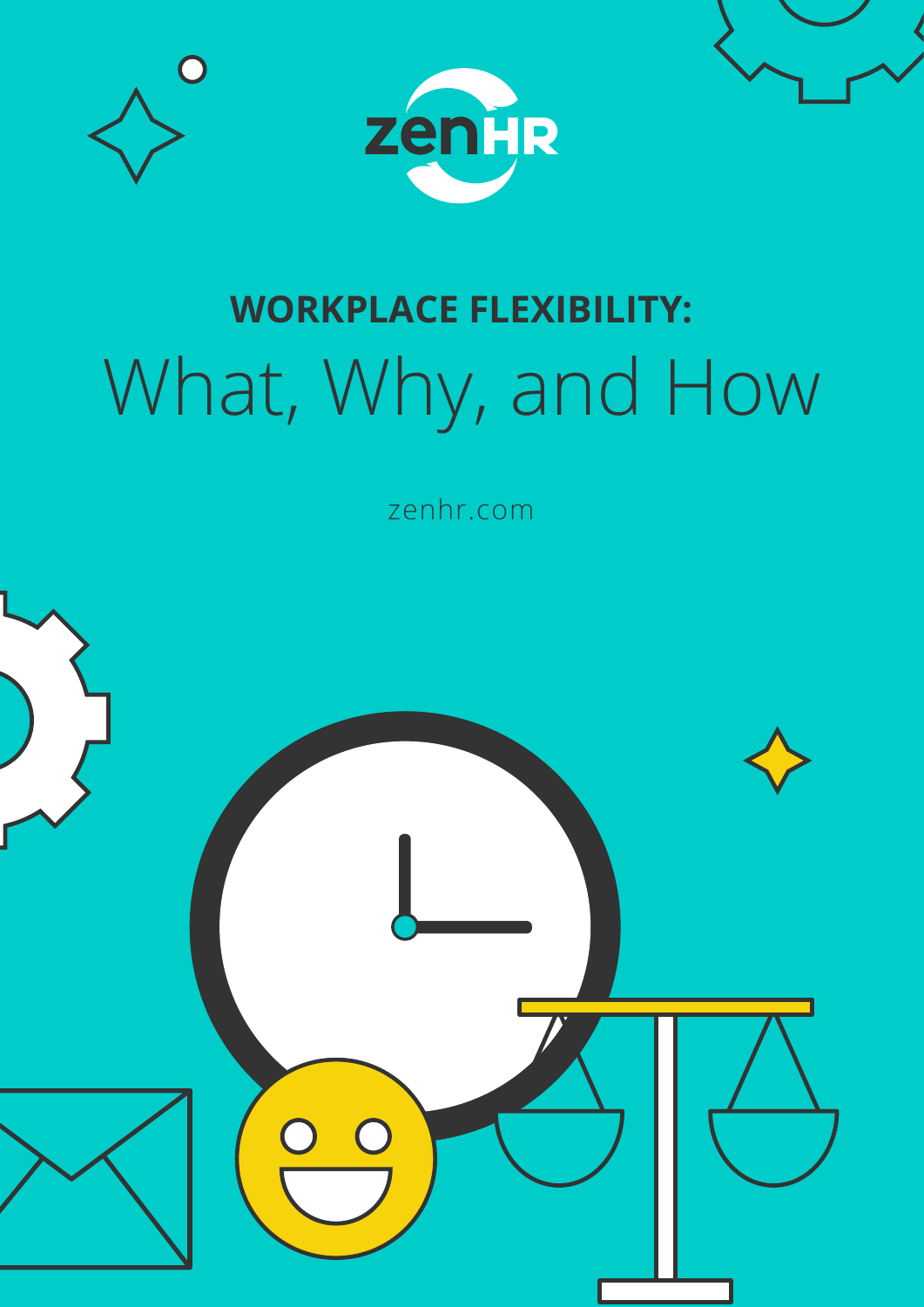

# What is Workplace Flexibility?

Flexibility in the workplace is all about how and when work gets done. A flexible workplace caters to the needs of both the employer and the employee. Introducing flexible work arrangements is often used as a retention and engagement tool, as it allows employees to have control over when, where, and how they want to do their jobs.

# Types of Workplace Flexibility

#### **1. TELECOMMUTING**

Telecommuting allows employees to work outside of the office, either from home or any other location. Reliable technology tools are needed in this work style to facilitate communication between employees when they are not working in the same place.

#### **2. FLEXIBLE WORKING HOURS**

Companies with flexible working hours give their employees a specific number of working hours per day or week, allowing them to choose when to begin and finish their working day.

#### **3. COMPRESSED WORKING SCHEDULES**

Such arrangement allows employees to work their weekly hours in less than the traditional 5-day working week. The most common example of a compressed workweek is allowing employees to work 10 hours per day, and they get in return a 3-day weekend.

#### **4. JOB SHARING**

Job sharing allows two employees to share a single full-time position, where each employee works a portion of the workweek. Job sharing is an uncommon practice; however, it can be appealing to many employees – especially working mothers.

zenHR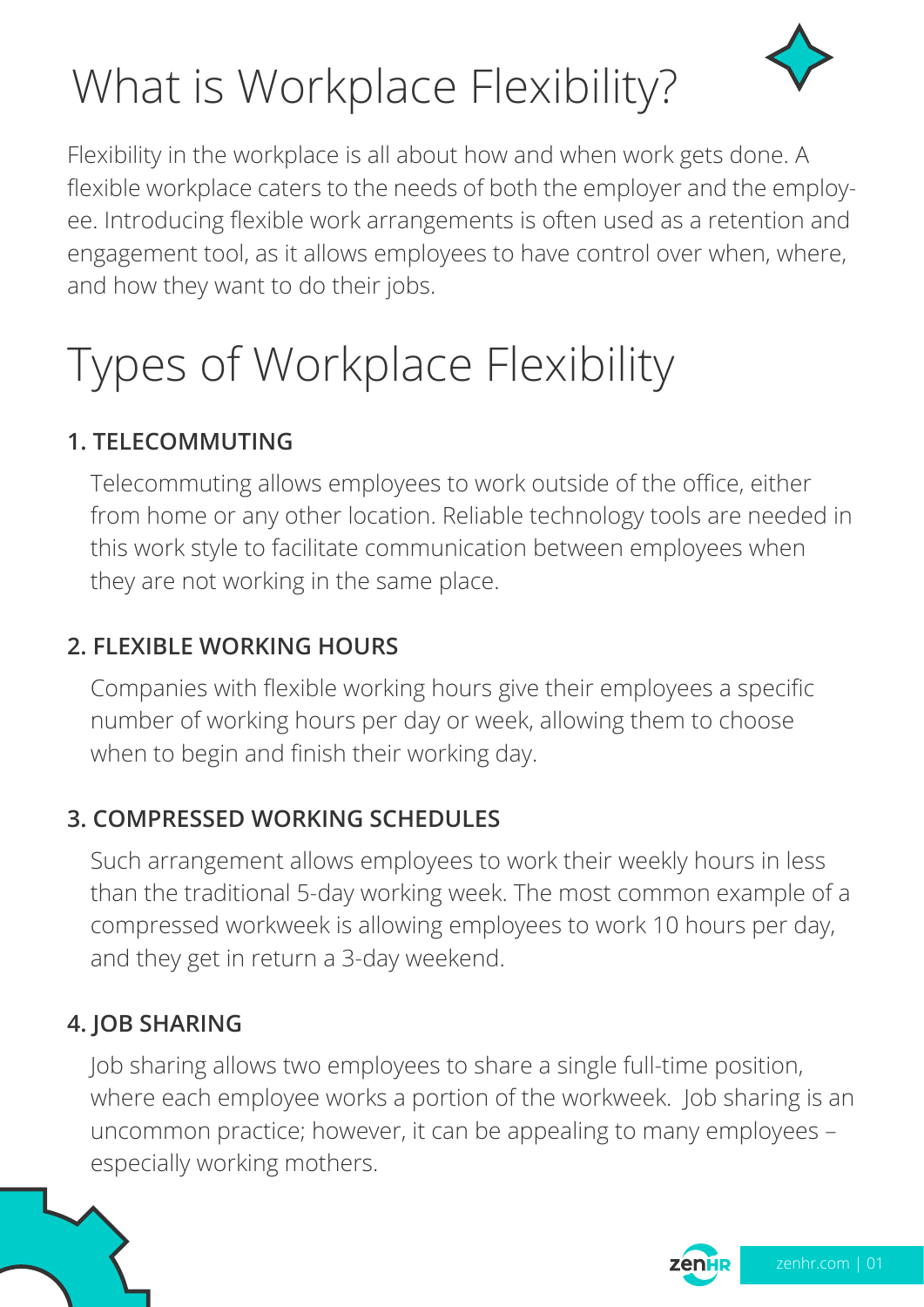

#### **5. PART-TIME**

In a part-time position, employees get to choose a schedule with reduced working hours. The average workday for part-time employees is usually 4 hours a day, and they receive the benefits of a full-time employee on a pro-rata basis.

#### **6. MEALTIME FLEXIBILITY**

In this arrangement, employees can take the lunch break at a time that best suits their schedule or skip it altogether to leave work earlier.

#### **7. EXTENDED MATERNITY/PATERNITY LEAVES**

Extended maternity/paternity leaves give working parents the option to extend the leave regulated by the government. The extended paternity leave can be unpaid because allowing a mother or a father to spend more time with their new baby is crucial to them regardless of the pay.

#### **8. UNLIMITED VACATION**

Unlimited vacation days give employees the ability to take as much time off as they want, as long as they get their jobs done on time. It's a perk given to the top-performing employees, as it motivates the rest of the employees to work harder.

#### **9. A SPLIT SHIFT**

In this arrangement, employees split their working day into two shifts, with a long break between them, noting that a regular lunch break is not the same as a "split-shift."

#### **10. A "RESULTS ONLY" WORK ENVIRONMENT**

In such work environments, employees are paid for the achieved results and outputs rather than the number of working hours. This strategy is designed to enhance productivity and eliminate the constraints of traditional work styles.



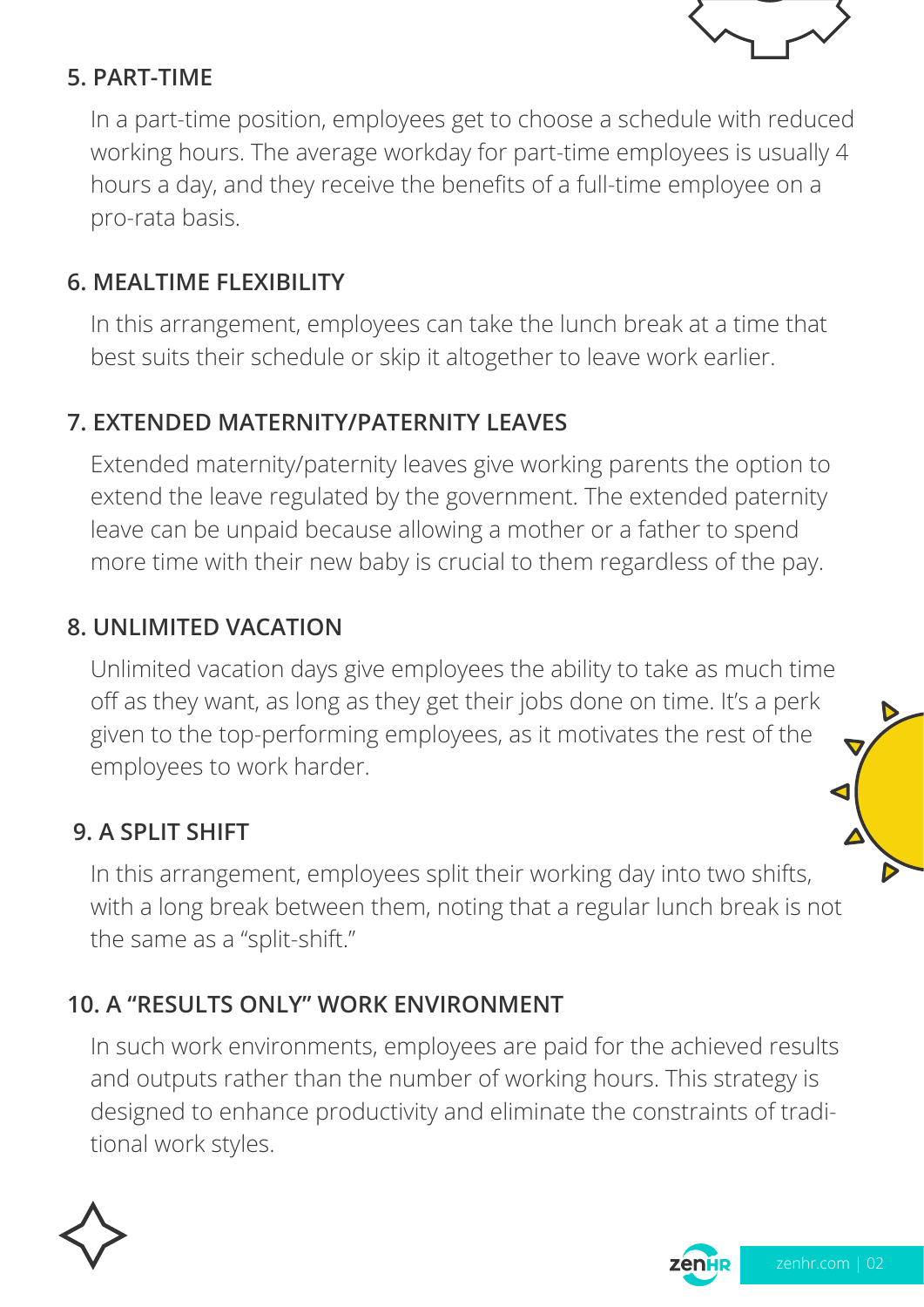## **The Importance of Workplace Flexibility**



Improved

**retention**



A **wider pool** of talent



Increased **productivity**





Happier employees with a better **work-life balance**

Improved **diversity**



**Cost** efficiency



The ability to **attract the best talent**



Enhanced **employer brand**



More **engaged** employees

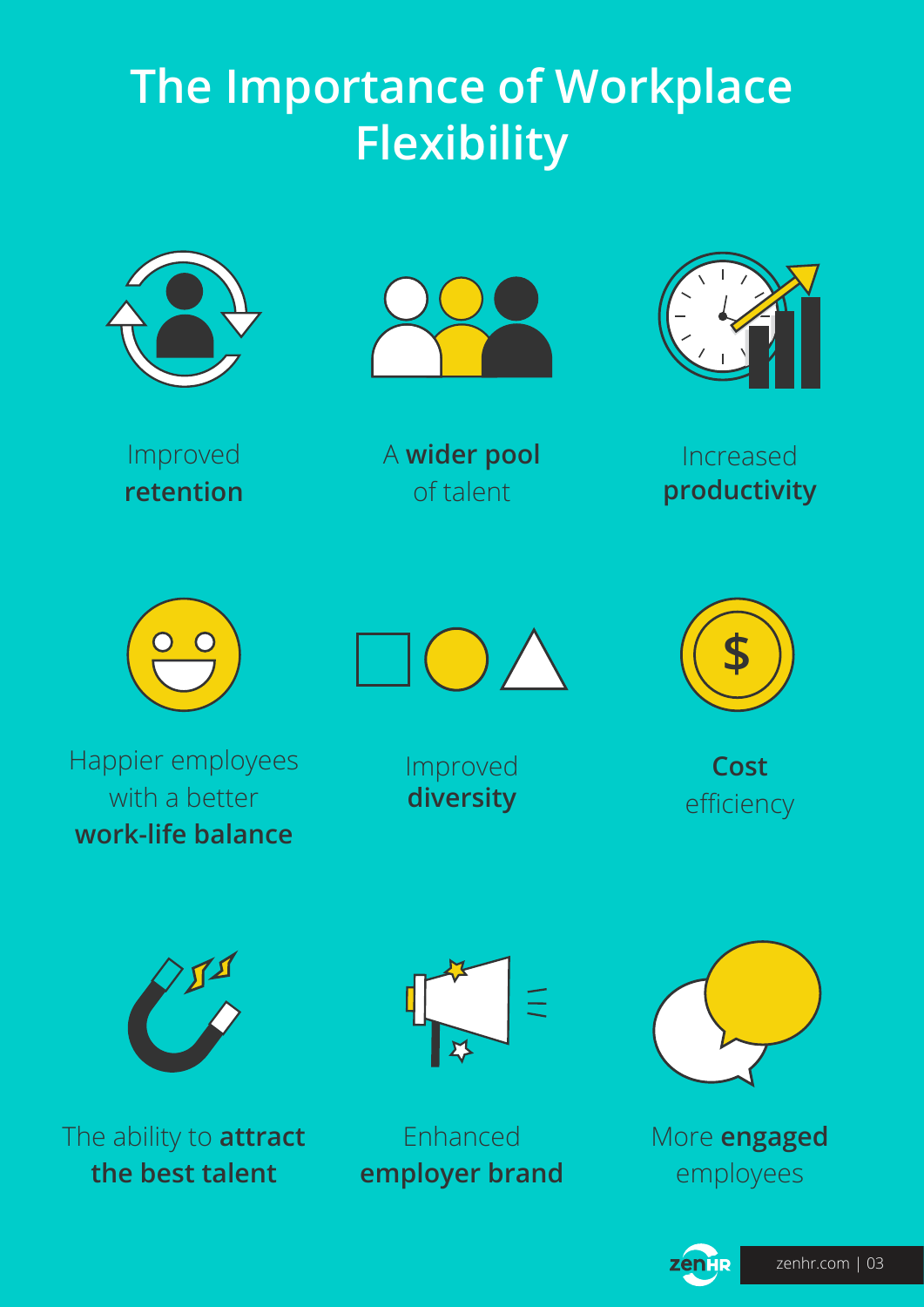## How to Implement Workplace Flexibility

### **1. CREATE A PLAN**

The first step in building a flexible workplace is to create an official, clear, and well-written flexibility policy. As a start, you need to understand your employees' needs and what matters most to them. The HR department can easily do this through a survey. You can then prioritize the benefits of the flexibility schemes suggested by your employees and start with what best suits your budget and the nature of work at your company.

### **2. TEST YOUR PLAN**

We recommend that you test your plan for some time on a group of employees to see how well it works before you officially announce it. Get feedback from employees and make the necessary changes before rolling it out to the entire company.

## **3. PROVIDE THE RIGHT TECH TOOLS**

Different types of flexibility require reliable tools that allow employees to perform their jobs anytime and anywhere. In addition to the work-related tools, you also need to invest in useful communication tools to ensure that employees can communicate with each other even if they are in different countries or different time zones.

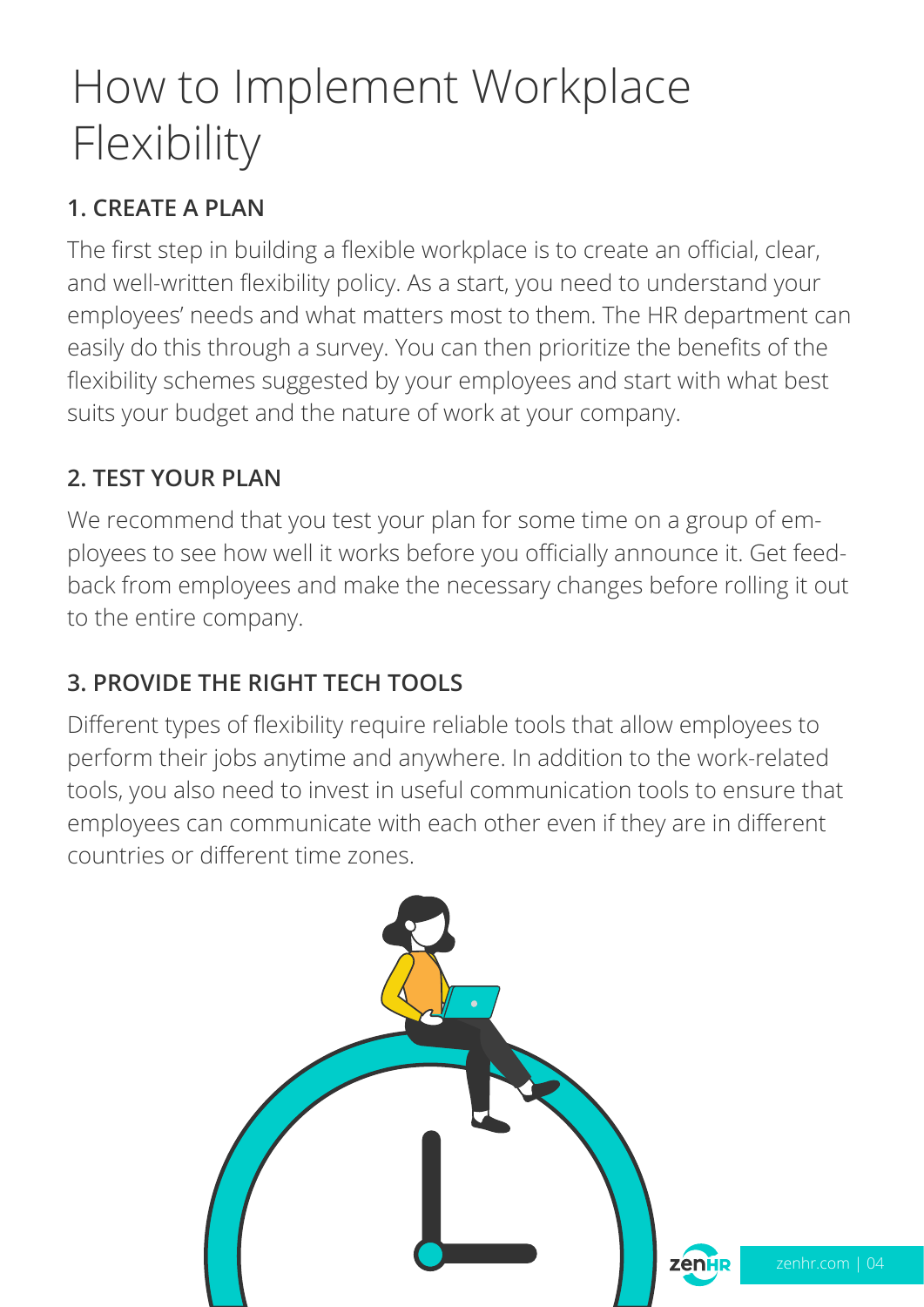## **4. TRAIN YOUR MANAGERS AND TEAM LEADERS**

First of all, you need to train your managers to start focusing on results and stop looking at the number of employees' working hours. You should also keep in mind that managing a team in the office is way easier than managing a fully or partially remote team. Therefore, managers and team leaders need to get adequate training on managing their employees in a flexible work environment.

### **5. TWEAK YOUR PLAN AS YOU GO**

Similar to all other strategies at work, you need to learn and adjust! Seek constructive feedback from your employees and managers, consider new flexibility options, assess what works and what doesn't, and make the necessary changes to create a strategy that meets your employees and company's needs.



**86% of people feel that working remotely reduces stress.**